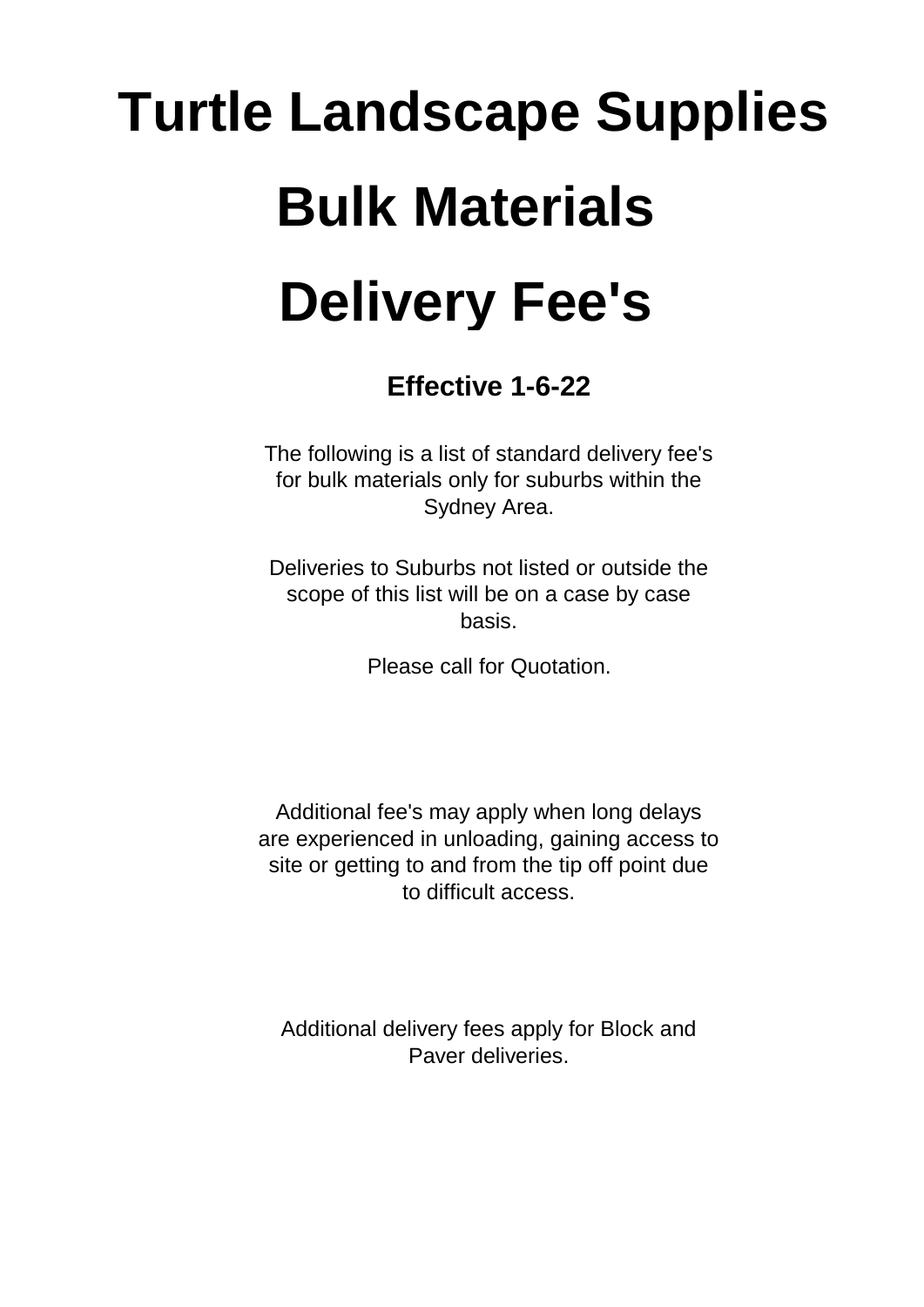| Suburb                              | Weekday | Sat             | Sun             | Suburb                         | Weekday         | Sat             | Sun             |
|-------------------------------------|---------|-----------------|-----------------|--------------------------------|-----------------|-----------------|-----------------|
| A                                   |         |                 |                 |                                |                 |                 |                 |
| Abbotsbury                          | 75      | 85              | 105             | <b>Beverly Park</b>            | 190             | 240             | 310             |
|                                     | 135     | 160             | 200             |                                | 180             | 230             | 300             |
| Abbotsford<br><b>Acacia Gardens</b> | 40      | 45              | 55              | Bexley                         | 180             | 230             |                 |
|                                     | 40      | 45              | $\overline{55}$ | <b>Bexley North</b>            | 180             |                 | 300<br>300      |
| <b>Agnes Banks</b>                  |         |                 |                 | <b>Bickley Vale</b>            |                 | 230             |                 |
| Airds                               | 165     | 215             | 285             | Bidwill                        | 45              | 50              | 60              |
| Alexandria                          | 180     | 230             | 300             | <b>Bilgola Beach</b>           | 190             | 240             | 310             |
| <b>Alfords Point</b>                | 180     | 230             | 300             | <b>Bilgola Plateau</b>         | 190             | 240             | 310             |
| Allambie Heights                    | 165     | 215             | 285             | Bilpin                         | 110             | 130             | 165             |
| Allawah                             | 190     | 240             | 310             | Bilpin - Mt Lagoon             | 120             | 140             | 175             |
| Ambarvale                           | 165     | 215             | 285             | <b>Bilpin-Mt Tootie Dirt</b>   | 180             | 230             | 300             |
| Annandale                           | 180     | 230             | 300             | <b>Bilpin-Mt Tootie Sealed</b> | 120             | 140             | 175             |
| Annangrove                          | 40      | 45              | 55              | Birchgrove                     | 165             | 215             | 285             |
| Appin                               | 265     | 335             | 435             | Birrong                        | 115             | 135             | 170             |
| Arcadia                             | 90      | 100             | 120             | Blackett                       | 45              | 50              | 60              |
| Arncliffe                           | 180     | 230             | 300             | Blackheath                     | 220             | 280             | 370             |
| <b>Arndell Park</b>                 | 45      | 50              | 60              | Blacktown                      | 45              | 50              | 60              |
| Artarmon                            | 140     | 170             | 215             | <b>Blair Athol</b>             | 155             | 200             | 265             |
| Ashbury                             | 155     | 200             | 265             | Blairmount                     | 155             | 200             | 265             |
| Ashcroft                            | 90      | 100             | 120             | Blakehurst                     | 190             | 240             | 310             |
| Ashfield                            | 140     | 170             | 215             | Blaxland                       | 100             | 115             | 140             |
| Asquith                             | 100     | 115             | 140             | <b>Blaxland Ridge</b>          | 60              | 70              | 90              |
| Auburn                              | 100     | 115             | 140             | <b>Bligh Park</b>              | 35              | 40              | 50              |
| Austral                             | 100     | 115             | 140             | Bondi                          | 180             | 230             | 300             |
| Avalon                              | 190     | 240             | 310             | Bondi Beach                    | 180             | 230             | 300             |
|                                     |         |                 |                 | <b>Bondi Junction</b>          | 180             | 230             | 300             |
| B                                   |         |                 |                 | <b>Bonnet Bay</b>              | 210             | 270             | 360             |
| <b>Badgerys Creek</b>               | 90      | 100             | 120             | Bonnyrigg                      | 90              | 100             | 120             |
| Balgowlah                           | 180     | 230             | 300             | <b>Bonnyrigg Heights</b>       | 90              | 100             | 120             |
| <b>Balgowlah Heights</b>            | 180     | 230             | 300             | <b>Bossley Park</b>            | 65              | $\overline{75}$ | $\overline{95}$ |
|                                     | 165     | 215             |                 |                                |                 | 230             |                 |
| <b>Balmain</b>                      |         |                 | 285             | Botany                         | 180             |                 | 300             |
| <b>Balmain East</b>                 | 165     | 215             | 285             | Bow Bowing                     | 140             | 170             | 215             |
| Bangor                              | 210     | 270             | 360             | <b>Bowen Mountain</b>          | 55              | 60              | $\overline{75}$ |
| <b>Banksia</b>                      | 180     | 230             | 300             | <b>Box Hill</b>                | 40              | 45              | 55              |
| Banksmeadow                         | 190     | 240             | 310             | <b>Bradbury</b>                | 165             | 215             | 285             |
| Bankstown                           | 1301    | 155             | 195             | Breakfast Point                | 120             | 140             | 175             |
| Barangaroo                          | 180     | 230             | 300             | Brighton-le-Sands              | 190             | 240             | 310             |
| Barden Ridge                        | 200     | 250             | 320             | <b>Bringelly</b>               | 125             | 145             | 180             |
| <b>Bardia</b>                       | 130     | 155             | 195             | <b>Bronte</b>                  | 180             | 230             | 300             |
| <b>Bardwell Park</b>                | 180     | 230             | 300             | Brooklyn                       | 245             | 305             | 395             |
| <b>Bardwell Valley</b>              | 180     | 230             | 300             | <b>Brookvale</b>               | 180             | 230             | 300             |
| Bargo                               | 345     | 445             | 590             | <b>Brownlow Hill</b>           | 180             | 230             | 300             |
| <b>Bass Hill</b>                    | 115     | 135             | 170             | <b>Bullaburra</b>              | 180             | 230             | 300             |
| <b>Baulkham Hills</b>               | 45      | 50              | 60              | Bungarribee                    | 45              | 50              | 60              |
| Bayview                             | 165     | 215             | 285             | Burraneer                      | 220             | 280             | 370             |
| <b>Beacon Hill</b>                  | 165     | 215             | 285             | Burwood                        | 130             | 155             | 195             |
| Beaconsfield                        | 180     | 230             | 300             | <b>Burwood Heights</b>         | 130             | 155             | 195             |
| <b>Beaumont Hills</b>               | 40      | 45              | $\overline{55}$ | Busby                          | 90              | 100             | 120             |
| Beecroft                            | 65      | $\overline{75}$ | 95              |                                |                 |                 |                 |
| Belfield                            | 140     | 170             | 215             | $\mathbf c$                    |                 |                 |                 |
| Belimbla Park                       | 210     | 270             | 360             | Cabarita                       | 120             | 140             | 175             |
| Bell                                | 220     | 280             | 370             | Cabramatta                     | 95              | 105             | 125             |
| <b>Bella Vista</b>                  | 45      | 50              | 60              | Cabramatta West                | 95              | 105             | 125             |
| <b>Bellevue Hill</b>                | 180     | 230             | 300             | Caddens                        | $\overline{50}$ | $\overline{55}$ | 65              |
| Belmore                             | 155     | 200             | 265             | Cambridge Gardens              | 45              | 50              | 60              |
|                                     |         |                 |                 |                                | 45              | 50              |                 |
| Belrose                             | 130     | 155             | 195             | Cambridge Park                 |                 |                 | 60              |
| Berala                              | 115     | 135             | 170             | Camden                         | 155             | 200             | 265             |
| Berambing                           | 130     | 155             | 195             | Camden Park                    | 155             | 200             | 265             |
| <b>Berkshire Park</b>               | 35      | 40              | 50              | Camden South                   | 155             | 200             | 265             |
| Berowra                             | 120     | 140             | 175             | Camellia                       | 65              | 75              | 95              |
| Berowra Heights                     | 120     | 140             | 175             | Cammeray                       | 165             | 215             | 285             |
| <b>Berowra Waters</b>               | 120     | 140             | 175             | Campbelltown                   | 155             | 200             | 265             |
| <b>Berrilee</b>                     | 110     | 130             | 165             | Camperdown                     | 180             | 230             | 300             |
| <b>Beverly Hills</b>                | 165     | 215             | 285             | Campsie                        | 165             | 215             | 285             |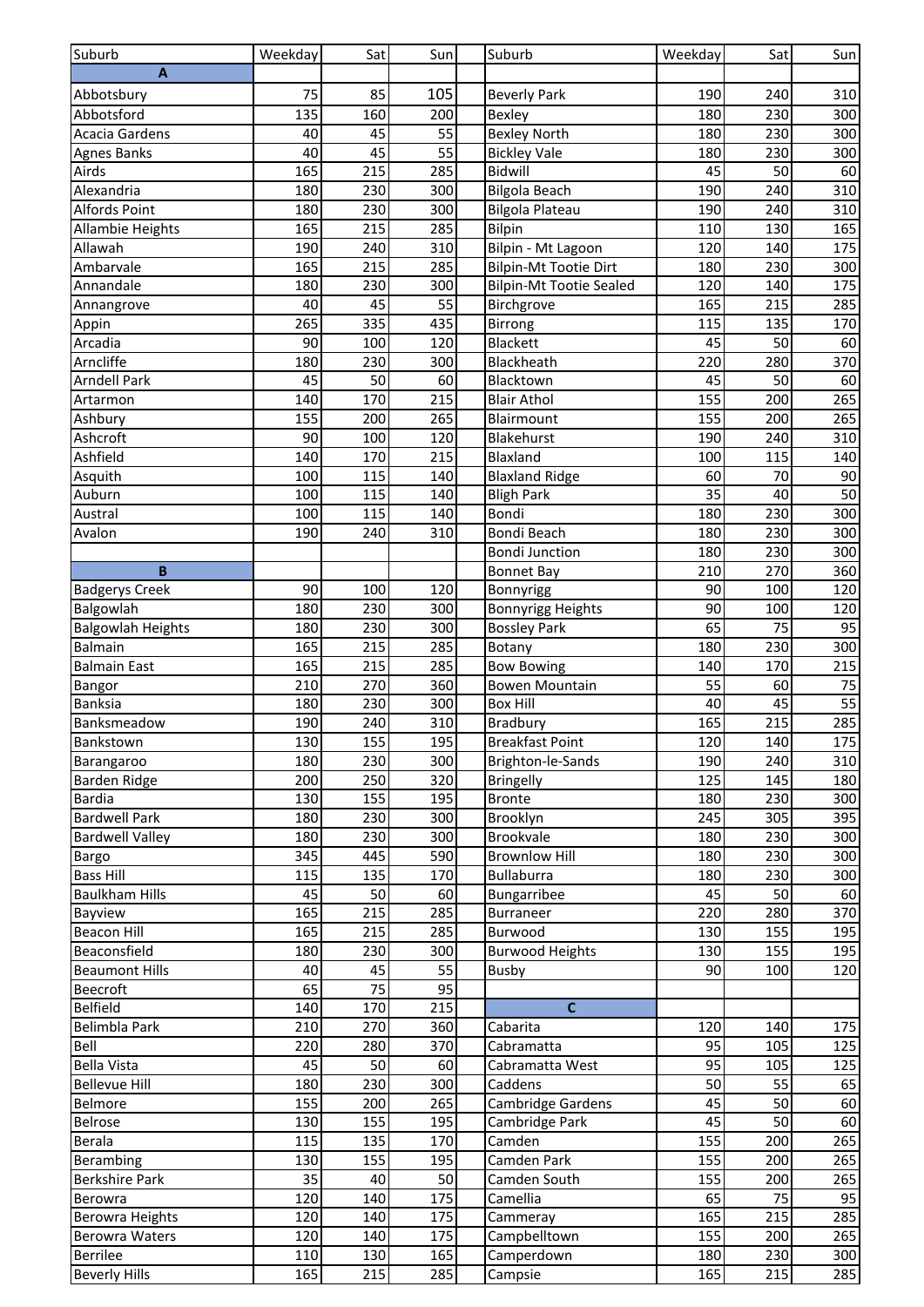| Suburb                         | Weekday    | Sat              | Sun        | Suburb                        | Weekday    | Sat             | Sun             |
|--------------------------------|------------|------------------|------------|-------------------------------|------------|-----------------|-----------------|
| Canada Bay                     | 125        | 145              | 180        | Couridjah                     | 305        | 405             | 550             |
| <b>Canley Heights</b>          | 90         | 100              | 120        | Cowan                         | 155        | 200             | 265             |
| Canley Vale                    | 90         | 100              | 120        | Cranebrook                    | 45         | 50              | 60              |
| Canoelands                     | 125        | 145              | 180        | Cremorne                      | 180        | 230             | 300             |
| Canterbury                     | 165        | 215              | 285        | Cremorne Point                | 180        | 230             | 300             |
| Caringbah                      | 210        | 270              | 360        | Cromer                        | 180        | 230             | 300             |
| Caringbah South                | 210        | 270              | 360        | Cronulla                      | 220        | 280             | 370             |
| Carlingford                    | 65         | 75               | 95         | <b>Crows Nest</b>             | 155        | 200             | 265             |
| Carlton                        | 180        | 230              | 300        | Croydon                       | 130        | 155             | 195             |
| <b>Carnes Hill</b>             | 100        | 115              | 140        | Croydon Park                  | 140        | 170             | 215             |
| Carramar                       | 95         | 105              | 125        | <b>Cumberland Reach</b>       | 115        | 135             | 170             |
| <b>Carss Park</b>              | 190        | 240              | 310        | Curl Curl                     | 190        | 240             | 310             |
| Cartwright                     | 100        | 115              | 140        | <b>Currans Hill</b>           | 155        | 200             | 265             |
| Castle Cove                    | 165        | 215              | 285        |                               |            |                 |                 |
| Castle Hill                    | 45         | 50               | 60         | D                             |            |                 |                 |
| Castlecrag                     | 165        | $\overline{215}$ | 285        | Daceyville                    | 180        | 230             | 300             |
| Castlereagh                    | 45         | 50               | 60         | <b>Darling Point</b>          | 180        | 230             | 300             |
| Casula                         | 115        | 135              | 170        | Darlinghurst                  | 180        | 230             | 300             |
| Catherine Field                | 140        | 170              | 215        | Darlington                    | 180        | 230             | 300             |
| Cattai                         | 55         | 60               | 75         | Davidson                      | 130        | 155             | 195             |
| Cawdor                         | 190        | 240              | 310        | Dawes Point                   | 180        | 230             | 300             |
| CBD                            | 180        | 230              | 300        | Dean Park                     | 45         | 50              | 60              |
| <b>Cecil Hills</b>             | 85         | 95               | 115        | Dee Why                       | 180        | 230             | 300             |
| Cecil Park                     | 65         | $\overline{75}$  | 95         | Denham Court                  | 130        | 155             | 195             |
| Centennial Park                | 180        | 230              | 300        | Denistone                     | 90         | 100             | 120             |
| <b>Central Colo</b>            | 180        | 230              | 300        | Denistone East                | 90         | 100             | 120             |
| <b>Central Macdonald</b>       | 255        | 325              | 425        | Denistone West                | 90         | 100             | 120             |
| Chatswood                      | 140        | 170              | 215        | <b>Dharruk</b>                | 40         | 45              | 55              |
| Chatswood West                 | 140        | 170              | 215        | Dolans Bay                    | 220        | 280             | 370             |
| Cheltenham                     | 65         | 75               | 95         | <b>Dolls Point</b>            | 200        | 250             | 320             |
| Cherrybrook                    | 50         | $\overline{55}$  | 65         | Doonside                      | 45         | 50              | 60              |
| <b>Chester Hill</b><br>Chifley | 110<br>190 | 130<br>240       | 165<br>310 | Double Bay                    | 180<br>255 | 230<br>325      | 300<br>425      |
| Chippendale                    | 180        | 230              | 300        | Douglas Park<br>Dover Heights | 190        | 240             | 310             |
| <b>Chipping Norton</b>         | 115        | 135              | 170        | Drummoyne                     | 130        | 155             | 195             |
| <b>Chiswick</b>                | 135        | 160              | 200        | <b>Duffys Forest</b>          | 130        | 155             | 195             |
| Chullora                       | 125        | 145              | 180        | Dulwich Hill                  | 165        | 215             | 285             |
| Church Point                   | 180        | 230              | 300        | Dundas                        | 65         | 75              | 95              |
| <b>Claremont Meadows</b>       | 50         | 55               | 65         | <b>Dundas Valley</b>          | 65         | $\overline{75}$ | 95              |
| Clarendon                      | 35         | 40               | 50         | Dunheved                      | 45         | 50              | 60              |
| Clareville                     | 200        | 250              | 320        | Dural                         | 50         | 55              | 65              |
| Claymore                       | 155        | 200              | 265        | Dural - Middle                | 55         | 60              | $\overline{75}$ |
| <b>Clemton Park</b>            | 165        | 215              | 285        |                               |            |                 |                 |
| Clontarf                       | 180        | 230              | 300        | E                             |            |                 |                 |
| Clovelly                       | 180        | 230              | 300        | Eagle Vale                    | 140        | 170             | 215             |
| Clyde                          | 90         | 100              | 120        | Earlwood                      | 180        | 230             | 300             |
| Cobbitty                       | 155        | 200              | 265        | East Hills                    | 140        | 170             | 215             |
| Colebee                        | 45         | 50               | 60         | East Killara                  | 120        | 140             | 175             |
| Collaroy                       | 180        | 230              | 300        | <b>East Kurrajong</b>         | 55         | 60              | 75              |
| <b>Collaroy Plateau</b>        | 180        | 230              | 300        | <b>East Lakes</b>             | 180        | 230             | 300             |
| Colo                           | 140        | 170              | 215        | East Lindfield                | 130        | 155             | 195             |
| Colo Heights                   | 165        | 215              | 285        | East Ryde                     | 110        | 130             | 165             |
| Colo-Central                   | 180        | 230              | 300        | Eastern Creek                 | 50         | 55              | 65              |
| Colo-Upper                     | 190        | 240              | 310        | Eastgardens                   | 180        | 230             | 300             |
| Colyton                        | 50         | 55               | 65         | Eastwood                      | 85         | 95              | 115             |
| Como                           | 210        | 270              | 360        | Ebenezer                      | 50         | $\overline{55}$ | 65              |
| Concord                        | 115        | 135              | 170        | <b>Edensor Park</b>           | 85         | 95              | 115             |
| <b>Concord West</b>            | 115        | 135              | 170        | Edgecliff                     | 180        | 230             | 300             |
| <b>Condell Park</b>            | 130        | 155              | 195        | Edmondson Park                | 115        | 135             | 170             |
| <b>Connells Point</b>          | 190        | 240              | 310        | Elanora Heights               | 165        | 215             | 285             |
| <b>Constitution Hill</b>       | 55         | 60               | 75         | Elderslie                     | 155        | 200             | 265             |
| Coogee                         | 180        | 230              | 300        | Elizabeth Bay                 | 180        | 230             | 300             |
| Cornwallis                     | 40         | 45               | 55         | <b>Elizabeth Hills</b>        | 90         | 100             | 120             |
| <b>Cottage Point</b>           | 220        | 280              | 370        | <b>Ellis Lane</b>             | 180        | 230             | 300             |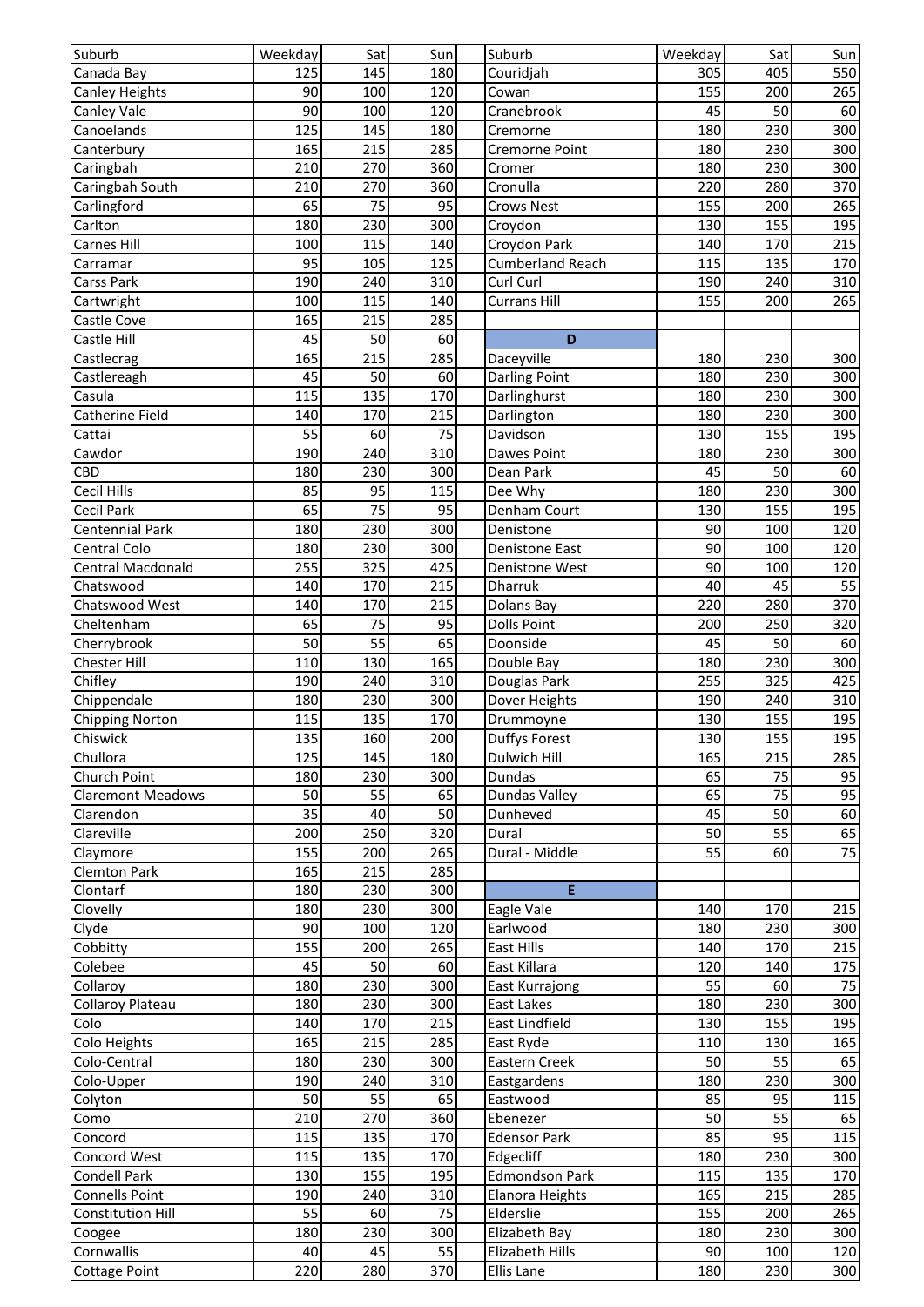| Suburb                   | Weekday         | Sat              | Sun             | Suburb                 | Weekday          | Sat | Sun |
|--------------------------|-----------------|------------------|-----------------|------------------------|------------------|-----|-----|
| Emerton                  | 45              | 50               | 60              | Guildford West         | 85               | 95  | 115 |
| Emu Heights              | $\overline{55}$ | 60               | $\overline{75}$ | Gunderman              | 245              | 305 | 395 |
| <b>Emu Plains</b>        | 50              | 55               | 65              | Gymea                  | 210              | 270 | 360 |
| Enfield                  | 130             | 155              | 195             | Gymea Bay              | 210              | 270 | 360 |
| Engadine                 | 210             | 270              | 360             |                        |                  |     |     |
| <b>Englorie Park</b>     | 165             | 215              | 285             | н                      |                  |     |     |
| Enmore                   | 180             | 230              | 300             | Haberfield             | 140              | 170 | 215 |
| Epping                   | $\overline{75}$ | 85               | 105             | Hammondville           | 125              | 145 | 180 |
| Ermington                | 85              | 95               | 115             | <b>Harrington Park</b> | 155              | 200 | 265 |
| <b>Erskine Park</b>      | 65              | 75               | 95              | Harris Park            | 75               | 85  | 105 |
| Erskineville             | 180             | 230              | 300             | <b>Hassall Grove</b>   | 45               | 50  | 60  |
| <b>Eschol Park</b>       | 140             | 170              | 215             | Hawkesbury Heights     | 90               | 100 | 120 |
| Eveleigh                 | 180             | 230              | 300             | Haymarket              | 180              | 230 | 300 |
|                          |                 |                  |                 | <b>Hazelbrook</b>      | 155              | 200 | 265 |
| F                        |                 |                  |                 | Heathcote              | 220              | 280 | 370 |
| Fairfield                | 90              | 100              | 120             | Hebersham              | 45               | 50  | 60  |
| <b>Fairfield East</b>    | 90              | 100              | 120             | Heckenberg             | 90               | 100 | 120 |
| <b>Fairfield Heights</b> | 90              | 100              | 120             | Henley                 | 125              | 145 | 180 |
| <b>Fairfield West</b>    | 90              | 100              | 120             | Hillsdale              | 190              | 240 | 310 |
| Fairlight                | 190             | 240              | 310             | Hinchinbrook           | 90               | 100 | 120 |
| Faulconbridge            | 115             | 135              | 170             | Hobartville            | 35               | 40  | 50  |
| Fiddletown               | 115             | 135              | 170             | Holroyd                | 85               | 95  | 115 |
| <b>Five Dock</b>         | 130             | 155              | 195             | Holsworthy             | 125              | 145 | 180 |
| Flemington               | 110             | 130              | 165             | Homebush               | 100              | 115 | 140 |
| Forest Glen              | 110             | 130              | 165             | Homebush West          | 100              | 115 | 140 |
| Forest Lodge             | 180             | 230              | 300             | Horningsea Park        | 110              | 130 | 165 |
| Forestville              | 155             | 200              | 265             | Hornsby                | 90               | 100 | 120 |
| <b>Freemans Reach</b>    | 45              | 50               | 60              | Hornsby Heights        | 100              | 115 | 140 |
| <b>Frenchs Forest</b>    | 155             | 200              | 265             | <b>Horsley Park</b>    | 55               | 60  | 75  |
| Freshwater               | 190             | 240              | 310             | <b>Hoxton Park</b>     | 100              | 115 | 140 |
|                          |                 |                  |                 | <b>Hunters Hill</b>    | 130              | 155 | 195 |
| G                        |                 |                  |                 | Huntingwood            | 50               | 55  | 65  |
| Galston                  | 65              | $\overline{75}$  | 95              | <b>Huntleys Cove</b>   | $\overline{125}$ | 145 | 180 |
| Georges Hall             | 125             | $\overline{145}$ | 180             | <b>Huntleys Point</b>  | 125              | 145 | 180 |
| Gilead                   | 200             | 250              | 320             | Hurlstone Park         | 165              | 215 | 285 |
| Girraween                | 50              | 55               | 65              | Hurstville             | 180              | 230 | 300 |
| Gladesville              | 115             | 135              | 170             | Hurstville Grove       | 180              | 230 | 300 |
| Glebe                    | 180             | 230              | 300             |                        |                  |     |     |
| Gledswood Hills          | 140             | 170              | 215             |                        |                  |     |     |
| Glen Alpine              | 165             | 215              | 285             | Illawong               | 190              | 240 | 310 |
| Glenbrook                | 90              | 100              | 120             | Ingleburn              | 140              | 170 | 215 |
| Glendenning              | 45              | 50               | 60              | Ingleside              | 155              | 200 | 265 |
| Glenfield                | 125             | 145              | 180             |                        |                  |     |     |
| Glenhaven                | 45              | 50               | 60              |                        |                  |     |     |
| Glenmore                 | 200             | 250              | 320             | Jamisontown            | 50               | 55  | 65  |
| Glenmore Park            | 55              | 60               | 75              | Jannali                | 210              | 270 | 360 |
| Glenorie                 | 90              | 100              | 120             | Jordan Springs         | 45               | 50  | 60  |
| Glenwood                 | 40              | 45               | 55              |                        |                  |     |     |
| Glossodia                | 50              | 55               | 65              |                        |                  |     |     |
| Gordon                   | 110             | 130              | 165             | $\mathbf K$            |                  |     |     |
| Granville                | 90              | 100              | 120             | Kangaroo Point         | 210              | 270 | 360 |
| Grasmere                 | 180             | 230              | 300             | Kanimbla               | 255              | 325 | 425 |
| <b>Grays Point</b>       | 210             | 270              | 360             | Kareela                | 210              | 270 | 360 |
| Green Hills Beach        | 245             | 305              | 395             | Katoomba               | 200              | 250 | 320 |
| <b>Green Valley</b>      | 90              | 100              | 120             | Kearns                 | 140              | 170 | 215 |
| Greenacre                | 130             | 155              | 195             | Kellyville             | 40               | 45  | 55  |
| Greendale                | 130             | 155              | 195             | Kellyville Ridge       | 35               | 40  | 50  |
| Greenfield Park          | 85              | 95               | 115             | <b>Kemps Creek</b>     | 90               | 100 | 120 |
| Greenwich                | 140             | 170              | 215             | Kensington             | 180              | 230 | 300 |
| <b>Gregory Hills</b>     | 155             | 200              | 265             | Kenthurst              | 50               | 55  | 65  |
| Greystanes               | 55              | 60               | 75              | Kentlyn                | 165              | 215 | 285 |
| Grose Vale               | 45              | 50               | 60              | Killara                | 120              | 140 | 175 |
| Grose Wold               | 45              | 50               | 60              | Killarney Heights      | 165              | 215 | 285 |
| Guildford                | 85              | 95               | 115             | Kings Langley          | 45               | 50  | 60  |
|                          |                 |                  |                 |                        |                  |     |     |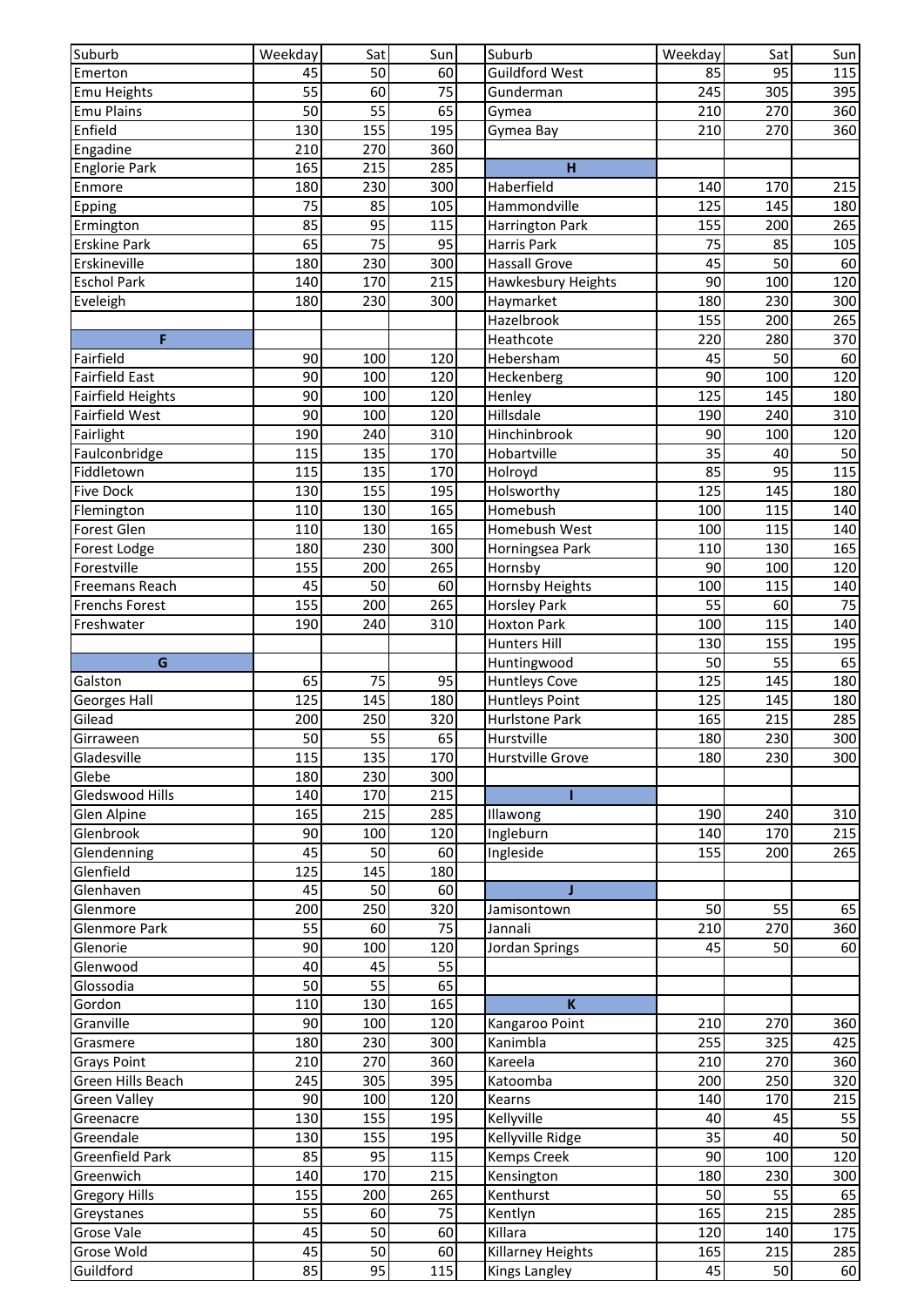| Suburb                 | Weekday         | Sat              | Sun              | Suburb                | Weekday         | Sat              | Sun |
|------------------------|-----------------|------------------|------------------|-----------------------|-----------------|------------------|-----|
| <b>Kings Park</b>      | 45              | 50               | 60               | M                     |                 |                  |     |
| <b>Kings Tableland</b> | 200             | 250              | 320              | Macquarie Fields      | 140             | 170              | 215 |
| Kingsford              | 180             | 230              | 300              | Macquarie Links       | 140             | 170              | 215 |
| Kingsgrove             | 165             | 215              | 285              | Macquarie Park        | 95              | 105              | 125 |
| Kingswood              | 50              | 55               | 65               | Malabar               | 190             | 240              | 310 |
| Kirkham                | 155             | 200              | 265              | Manly                 | 190             | 240              | 310 |
| Kirrawee               | 210             | 270              | 360              | <b>Manly Vale</b>     | 180             | 230              | 300 |
| Kirribilli             | 180             | 230              | 300              | Maraylya              | 50              | $\overline{55}$  | 65  |
| Kogarah                | 190             | 240              | 310              | Marayong              | 45              | 50               | 60  |
| Kogarah Bay            | 190             | 240              | 310              | Maroota               | 105             | $\overline{125}$ | 160 |
| Kurmond                | 45              | 50               | 60               | Maroota-South         | 90              | 100              | 120 |
| Kurnell                | 245             | 305              | 395              | Maroubra              | 190             | 240              | 310 |
| Kurraba Point          | 180             | 230              | 300              | Marrickville          | 180             | 230              | 300 |
| Kurrajong              | 45              | 50               | 60               | Marsden Park          | 40              | 45               | 55  |
| Kurrajong Heights      | 55              | 60               | 75               | Marsfield             | 90              | 100              | 120 |
| <b>Kurrajong Hills</b> | 50              | 55               | 65               | Mascot                | 180             | 230              | 300 |
| Kurrajong-East         | 55              | 60               | 75               | Matraville            | 190             | 240              | 310 |
| Kyeemagh               | 190             | 240              | 310              | Mays Hill             | 65              | 75               | 95  |
|                        | 190             | 240              | 310              | <b>McGraths Hill</b>  | 40              | 45               | 55  |
| Kyle Bay               |                 |                  |                  |                       | 180             | 230              |     |
|                        |                 |                  |                  | <b>McMahons Point</b> |                 |                  | 300 |
| L                      |                 |                  |                  | Meadowbank            | 90              | 100              | 120 |
| La Perouse             | 190             | 240              | 310              | <b>Medlow Bath</b>    | 210             | 270              | 360 |
| Lakemba                | 140             | 170              | 215              | Melonba               | 40              | 45               | 55  |
| Lakesland              | 305             | 405              | 550              | Melrose Park          | 90              | 100              | 120 |
| Lalor Park             | 45              | 50               | 60               | Menai                 | 200             | 250              | 320 |
| Lane Cove              | 125             | 145              | 180              | Menangle              | 200             | 250              | 320 |
| Lane Cove North        | 125             | 145              | 180              | Menangle Park         | 200             | 250              | 320 |
| Lane Cove West         | 125             | 145              | 180              | Merrylands            | 75              | 85               | 105 |
| Lansdowne              | 100             | 115              | 140              | Merrylands West       | 75              | 85               | 105 |
| Lansvale               | 100             | 115              | 140              | Middle Cove           | 165             | 215              | 285 |
| Lapstone               | 90              | 100              | 120              | Middle Dural          | 55              | 60               | 75  |
| Laughtondale           | 165             | 215              | 285              | Middleton Grange      | 90              | 100              | 120 |
| Lavender Bay           | 180             | 230              | 300              | Miller                | $\overline{90}$ | 100              | 120 |
| Lawson                 | 165             | $\overline{215}$ | 285              | <b>Millers Point</b>  | 180             | 230              | 300 |
| Leets Vale North Side  | 220             | 280              | 370              | Milperra              | 130             | 155              | 195 |
| Leets Vale Sydney Side | 140             | 170              | 215              | <b>Milsons Point</b>  | 180             | 230              | 300 |
| Leichhardt             | 165             | 215              | 285              | Minchinbury           | 50              | 55               | 65  |
| Len Water Estate       | 90              | 100              | 120              | Minto                 | 140             | 170              | 215 |
| Leonay                 | $\overline{55}$ | 60               | 75               | Minto Heights         | 155             | 200              | 265 |
| Leppington             | 125             | 145              | 180              | Miranda               | 210             | 270              | 360 |
| Lethbridge Park        | 45              | 50               | 60               | Mona Vale             | 165             | 215              | 285 |
| Leumeah                | 155             | 200              | 265              | Monterey              | 200             | 250              | 320 |
| Leura                  | 200             | 250              | 320              | Mooney Mooney         | 245             | 305              | 395 |
| Lewisham               | 165             | 215              | 285              | Mooney Mooney Creek   | 245             | 305              | 395 |
| Liberty Grove          | 110             | 130              | 165              | Moore Park            | 180             | 230              | 300 |
| Lidcombe               |                 |                  | 165              | Moorebank             |                 |                  |     |
| Lilli Pilli            | 110<br>220      | 130<br>280       |                  |                       | 115<br>180      | 135<br>230       | 170 |
|                        |                 |                  | 370              | Mortdale              |                 |                  | 300 |
| Lilyfield              | 155             | 200              | 265              | Mortlake              | 120             | 140              | 175 |
| Linden                 | 130             | 155              | 195              | Mosman                | 180             | 230              | 300 |
| Lindfield              | 130             | 155              | 195              | Mount Annan           | 155             | 200              | 265 |
| <b>Linley Point</b>    | 125             | 145              | 180              | Mount Colah           | 100             | 115              | 140 |
| Little Bay             | 190             | 240              | 310              | Mount Druitt          | 45              | 50               | 60  |
| Liverpool              | 100             | 115              | 140              | Mount Hunter          | 200             | 250              | 320 |
| Llandilo               | 40              | 45               | 55               | Mount Irvine          | 220             | 280              | 370 |
| Loftus                 | 210             | 270              | 360              | Mount Ku-ring-Gai     | 110             | 130              | 165 |
| Londonderry            | 35              | 40               | 50               | Mount Lewis           | 140             | 170              | 215 |
| Long Point             | 140             | 170              | $\overline{215}$ | Mount Pritchard       | 90              | 100              | 120 |
| Longueville            | 140             | 170              | 215              | Mount Riverview       | 110             | 130              | 165 |
| Lower MacDonald        | 220             | 280              | 370              | Mount Tomah           | 140             | 170              | 215 |
| Lower Portland         | 130             | 155              | 195              | Mount Vernon          | 75              | 85               | 105 |
| Lucas Heights          | 210             | 270              | 360              | Mount Victoria        | 255             | 325              | 425 |
| Luddenham              | 100             | 115              | 140              | Mount Wilson          | 210             | 270              | 360 |
| Lugarno                | 180             | 230              | 300              | Mountain Lagoon       | 120             | 140              | 175 |
| Lurnea                 | 110             | 130              | 165              | Mowbray Park          | 305             | 405              | 550 |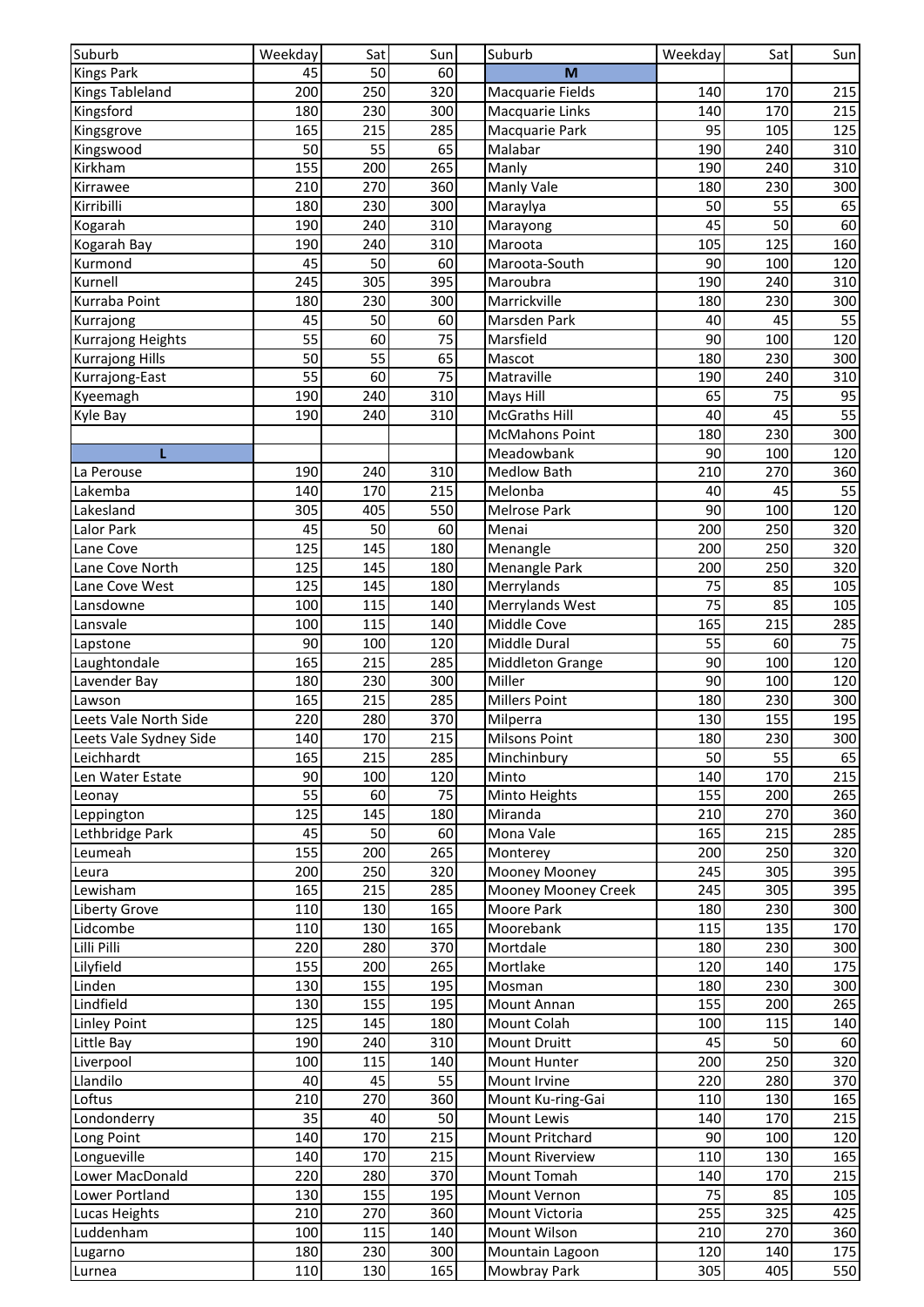| Suburb                         | Weekday         | Sat             | Sun             | Suburb                   | Weekday         | Sat             | Sun                    |
|--------------------------------|-----------------|-----------------|-----------------|--------------------------|-----------------|-----------------|------------------------|
| Mulgoa                         | 90              | 100             | 120             | Pemulwuy                 | 55              | 60              | 75                     |
| Mulgoa Rise                    | 55              | 60              | 75              | Pendle Hill              | 55              | 60              | $\overline{75}$        |
| Mulgrave                       | 40              | 45              | 55              | <b>Pennant Hills</b>     | 65              | 75              | 95                     |
| $\overline{\mathsf{N}}$        |                 |                 |                 | Penrith                  | 45              | 50              | 60                     |
| Narellan                       | 155             | 200             | 265             | Penrith-South            | 50              | $\overline{55}$ | 65                     |
| Narellan Vale                  | 155             | 200             | 265             | Penshurst                | 180             | 230             | 300                    |
| Naremburn                      | 140             | 170             | 215             | Petersham                | 165             | 215             | 285                    |
| Narrabeen                      | 180             | 230             | 300             | <b>Pheasants Nest</b>    | 335             | 435             | 580                    |
| Narraweena                     | 165             | 215             | 285             | Phillip Bay              | 190             | 240             | 310                    |
| Narwee                         | 165             | 215             | 285             | <b>Picnic Point</b>      | 155             | 200             | 265                    |
| Nelson                         | 40              | 45              | 55              | Picton                   | 265             | 335             | 435                    |
| <b>Neutral Bay</b>             | 180             | 230             | 300             | Pitt Town                | 45              | 50              | 60                     |
| Newington                      | 90              | 100             | 120             | <b>Pitt Town Bottoms</b> | $\overline{45}$ | $\overline{50}$ | 60                     |
| Newport                        | 180             | 230             | 300             | <b>Pleasure Point</b>    | 130             | 155             | 195                    |
|                                | 180             | 230             | 300             |                          | 45              | 50              | 60                     |
| Newtown<br>Normanhurst         | 65              | 75              | 95              | Plumpton                 | 180             | 230             | 300                    |
|                                |                 | 230             | 300             | Point Piper              |                 |                 |                        |
| North Balgowlah                | 180             |                 |                 | Port Botany              | 190             | 240             | 310                    |
| North Bondi                    | 180             | 230             | 300             | Potts Hill               | 115             | 135             | 170                    |
| North Curl Curl                | 190             | 240             | 310             | Potts Point              | 180             | 230             | 300                    |
| North Epping                   | 75              | 85              | 105             | Prairiewood              | 85              | 95              | 115                    |
| North Manly                    | 190             | 240             | 310             | Prestons                 | 100             | 115             | 140                    |
| North Narrabeen                | 180             | 230             | 300             | Prospect                 | 50              | 55              | 65                     |
| North Parramatta               | 65              | 75              | 95              | Punchbowl                | 140             | 170             | 215                    |
| North Richmond                 | 40              | 45              | $\overline{55}$ | Putney                   | 110             | 130             | 165                    |
| North Rocks                    | $\overline{55}$ | 60              | 75              | Pymble                   | 100             | 115             | 140                    |
| North Ryde                     | 95              | 105             | 125             | Pyrmont                  | 180             | 230             | 300                    |
| North St Marys                 | 45              | 50              | 60              |                          |                 |                 |                        |
| North Strathfield              | 125             | 145             | 180             | $\mathbf Q$              |                 |                 |                        |
| North Sydney                   | 180             | 230             | 300             | Quakers Hill             | 40              | 45              | 55                     |
| North Turramurra               | 100             | 115             | 140             | Queens Park              | 180             | 230             | 300                    |
| North Wahroonga                | 90              | 100             | 120             | Queenscliff              | 190             | 240             | 310                    |
| North Willoughby               | 155             | 200             | 265             |                          |                 |                 |                        |
| Northbridge                    | 165             | 215             | 285             | $\overline{\mathsf{R}}$  |                 |                 |                        |
| Northmead                      | 55              | 60              | 75              | Raby                     | 140             | 170             | 215                    |
| Northwood                      | 140             | 170             | 215             | Ramsgate                 | 200             | 250             | 320                    |
|                                |                 |                 |                 | Ramsgate Beach           | 200             | 250             | 320                    |
| $\overline{O}$                 |                 |                 |                 | Randwick                 | 180             | 230             | 300                    |
| Oakdale                        | 210             | 270             | 360             | Razorback                | 265             | 335             | 435                    |
| Oakhurst                       | 45              | 50              | 60              | Redfern                  | 180             | 230             | 300                    |
| Oakville                       | 45              | 50              | 60              | <b>Regents Park</b>      | 110             | 130             | 165                    |
| Oatlands                       | 65              | 75              | 95              | Regentville              | 55              | 60              | 75                     |
| Oatley                         | 180             | 230             | 300             | Revesby                  | 140             | 170             | 215                    |
| Old Guildford                  | 85              | 95              | 115             | Revesby Heights          | 140             | 170             | 215                    |
| Old Toongabbie                 | 50              | 55              | 65              | Rhodes                   | 100             | 115             | 140                    |
| Oran Park                      | 140             | 170             | 215             | Richmond                 | 35              | 40              | 50                     |
| Orangeville                    | 210             | 270             | 360             | <b>Richmond Lowlands</b> | 40              | 45              | 55                     |
| <b>Orchard Hills</b>           | 55              | 60              | 75              | Richmond RAAF            | 65              | 70              | $\overline{\text{85}}$ |
| <b>Orchard Hills - Defence</b> | 105             | 125             | 160             | Richmond-North           | 40              | 45              | $\overline{55}$        |
| Osborne Park                   | 140             | 170             | 215             | Riverstone               | 40              | 45              | 55                     |
| Oxford Falls                   | 165             | 215             | 285             | Riverview                | 130             | 155             | 195                    |
| <b>Oxley Park</b>              | 45              | 50              | 60              | Riverwood                | 165             | 215             | 285                    |
| Oyster Bay                     | 210             | 270             | 360             | Rockdale                 | 190             | 240             | 310                    |
|                                |                 |                 |                 | Rodd Point               | 130             | 155             | 195                    |
| <b>P</b>                       |                 |                 |                 | Rookwood                 | 115             | 135             | 170                    |
| Paddington                     | 180             | 230             | 300             | Rooty Hill               | 45              | 50              | 60                     |
| Padstow                        | 155             | 200             | 265             | <b>Ropes Crossing</b>    | 45              | 50              | 60                     |
| Padstow Heights                | 155             | 200             | 265             | Rose Bay                 | 190             | 240             | 310                    |
|                                | 180             | 230             | 300             | Rosebery                 | 180             | 230             | 300                    |
| Pagewood<br>Palm Beach         | 210             | 270             | 360             | Rosehill                 | 65              | 75              | 95                     |
|                                |                 |                 |                 |                          |                 |                 | 265                    |
| Panania                        | 140             | 170             | 215             | Roselands                | 155             | 200             |                        |
| Parklea                        | 40              | 45              | 55              | Rosemeadow               | 180             | 230             | 300                    |
| Parramatta                     | 65              | $\overline{75}$ | 95              | Roseville                | 140             | 170             | 215                    |
| Peakhurst                      | 165             | 215             | 285             | Roseville Chase          | 140             | 170             | 215                    |
| Peakhurst Heights              | 165             | 215             | 285             | Rossmore                 | 115             | 135             | 170                    |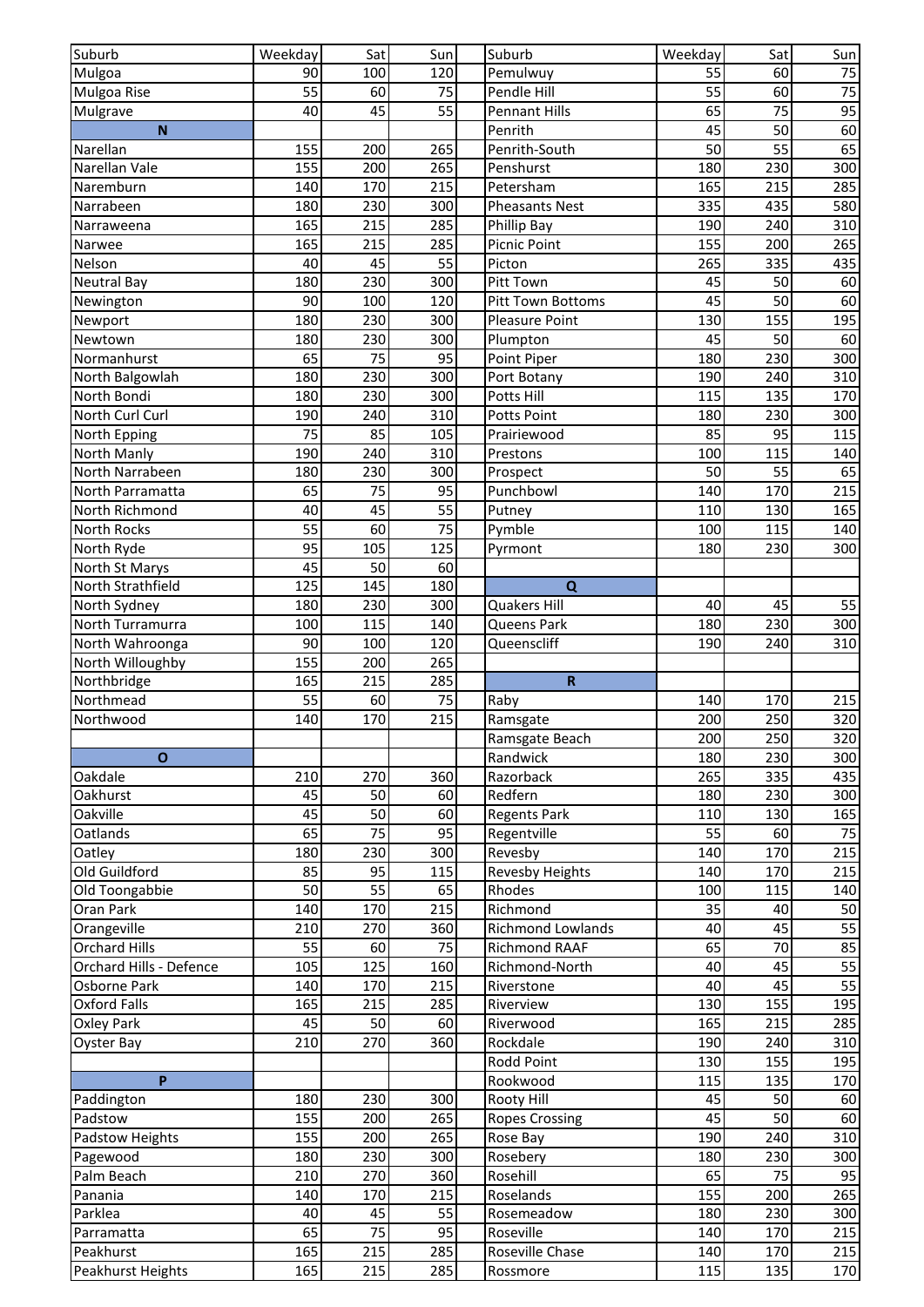| Suburb                  | Weekday | Sat              | Sun             | Suburb                   | Weekday | Sat             | Sun |
|-------------------------|---------|------------------|-----------------|--------------------------|---------|-----------------|-----|
| Rouse Hill              | 35      | 40               | 50              | т                        |         |                 |     |
| Rozelle                 | 155     | 200              | 265             | Tahmoor                  | 315     | 415             | 560 |
| Ruse                    | 165     | 215              | 285             | Tamarama                 | 180     | 230             | 300 |
| <b>Rushcutters Bay</b>  | 180     | 230              | 300             | <b>Taren Point</b>       | 210     | 270             | 360 |
| Russell Lea             | 130     | 155              | 195             | Telopea                  | 65      | 75              | 95  |
| Rydalmere               | 65      | 75               | 95              | Tempe                    | 180     | 230             | 300 |
| Ryde                    | 95      | 105              | 125             | Tennyson                 | 45      | 50              | 60  |
| Ryde-East               | 110     | 130              | 165             | <b>Tennyson Point</b>    | 120     | 140             | 175 |
|                         |         |                  |                 | <b>Terrey Hills</b>      | 125     | 145             | 180 |
| S                       |         |                  |                 | The Oaks                 | 200     | 250             | 320 |
| Sackville               | 75      | 85               | 105             | The Ponds                | 35      | 40              | 50  |
| Sackville North         | 100     | 115              | 140             | The Rocks                | 180     | 230             | 300 |
| Sadleir                 | 90      | 100              | 120             | The Slopes               | 45      | 50              | 60  |
| Sandringham             | 200     | 250              | 320             | Theresa Park             | 190     | 240             | 310 |
| Sandy Point             | 140     | 170              | 215             | Thirlmere                | 315     | 415             | 560 |
| Sans Souci              | 200     | 250              | 320             | Thornleigh               | 65      | $\overline{75}$ | 95  |
| Scheyville              | 45      | 50               | 60              | Toongabbie               | 50      | 55              | 65  |
| Schofields              | 40      | 45               | $\overline{55}$ |                          | 45      | 50              | 60  |
| Seaforth                | 165     | 215              | 285             | Tregear                  | 90      | 100             | 120 |
|                         |         |                  |                 | Turramurra               |         |                 |     |
| Sefton                  | 115     | 135              | 170             | Turramurra-North         | 100     | 115             | 140 |
| Seven Hills             | 45      | 50               | 60              | Turrella                 | 180     | 230             | 300 |
| Shalvey                 | 45      | 50               | 60              | <b>Twin Creeks</b>       | 100     | 115             | 140 |
| <b>Shanes Park</b>      | 40      | 45               | 55              |                          |         |                 |     |
| Silverdale              | 120     | 140              | 175             | U                        |         |                 |     |
| Silverwater             | 90      | 100              | 120             | Ultimo                   | 180     | 230             | 300 |
| Smeaton Grange          | 155     | 200              | 265             | <b>Upper Colo</b>        | 190     | 240             | 310 |
| Smithfield              | 65      | 75               | $\overline{95}$ | <b>Upper Macdonald</b>   | 305     | 405             | 550 |
| South Coogee            | 190     | 240              | 310             |                          |         |                 |     |
| South Granville         | 90      | 100              | 120             | $\mathbf{V}$             |         |                 |     |
| South Hurstville        | 180     | 230              | 300             | Valley Heights           | 100     | 115             | 140 |
| South Maroota           | 90      | 100              | 120             | Varroville               | 140     | 170             | 215 |
| South Penrith           | 50      | 55               | 65              | Vaucluse                 | 190     | 240             | 310 |
| South Turramurra        | 90      | 100              | 120             | Villawood                | 110     | 130             | 165 |
| South Wentworthville    | 65      | 75               | 95              | Vineyard                 | 40      | 45              | 55  |
| South Windsor           | 35      | 40               | 50              | Voyager Point            | 125     | 145             | 180 |
| Spencer                 | 255     | $\overline{325}$ | 425             |                          |         |                 |     |
| <b>Spring Farm</b>      | 155     | 200              | 265             | W                        |         |                 |     |
| Springwood              | 100     | 115              | 140             | Wahroonga                | 90      | 100             | 120 |
| <b>St Albans</b>        | 275     | 355              | 465             | Waitara                  | 90      | 100             | 120 |
| <b>St Andrews</b>       | 140     | 170              | 215             | Wakeley                  | 90      | 100             | 120 |
| St Clair                | 55      | 60               | 75              | Wallacia                 | 100     | 115             | 140 |
| <b>St Helens Park</b>   | 180     | 230              | 300             | Wareemba                 | 130     | 155             | 195 |
| St Ives                 | 110     | 130              | 165             | Warragamba               | 120     | 140             | 175 |
| St Ives Chase           | 115     | 135              | 170             | Warrawee                 | 90      | 100             | 120 |
| St Johns Park           | 90      | 100              | 120             | Warriewood               | 165     | 215             | 285 |
| St Leonards             | 140     | 170              | 215             | Warrimoo                 | 110     | 130             | 165 |
| St Marys                | 45      | 50               | 60              | <b>Warwick Farm</b>      | 100     | 115             | 140 |
| <b>St Peters</b>        | 180     | 230              | 300             | Waterfall                | 265     | 335             | 435 |
| <b>Stanhope Gardens</b> | 40      | 45               | 55              | Waterloo                 | 180     | 230             | 300 |
| Stanmore                | 180     | 230              | 300             | <b>Watsons Bay</b>       | 190     | 240             | 310 |
| Strathfield             | 125     | 145              | 180             | <b>Wattle Grove</b>      | 125     | 145             | 180 |
| Strathfield South       | 125     | 145              | 180             | Waverley                 | 180     | 230             | 300 |
| Summer Hill             | 155     | 200              | 265             | Waverton                 | 180     | 230             | 300 |
| Sun Valley              | 100     | 115              | 140             | <b>Webbs Creek</b>       | 220     | 280             | 370 |
| <b>Surry Hills</b>      | 180     | 230              | 300             | Wedderburn               | 190     | 240             | 310 |
| Sutherland              | 210     | 270              | 360             | <b>Wentworth Falls</b>   | 190     | 240             | 310 |
| Sydenham                | 180     | 230              | 300             | Wentworth Point          | 95      | 105             | 125 |
| Sydney                  | 180     | 230              | 300             | Wentworthville           | 65      | 75              | 95  |
| Sydney Olympic Park     | 100     | 115              | 140             | Werombi                  | 210     | 270             | 360 |
| Sylvania                | 210     | 270              | 360             | Werrington               | 45      | 50              | 60  |
| Sylvania Waters         | 210     | 270              | 360             | <b>Werrington County</b> | 45      | 50              | 60  |
|                         |         |                  |                 | <b>Werrington Downs</b>  | 45      | 50              | 60  |
|                         |         |                  |                 |                          |         |                 |     |
|                         |         |                  |                 |                          |         |                 |     |
|                         |         |                  |                 |                          |         |                 |     |